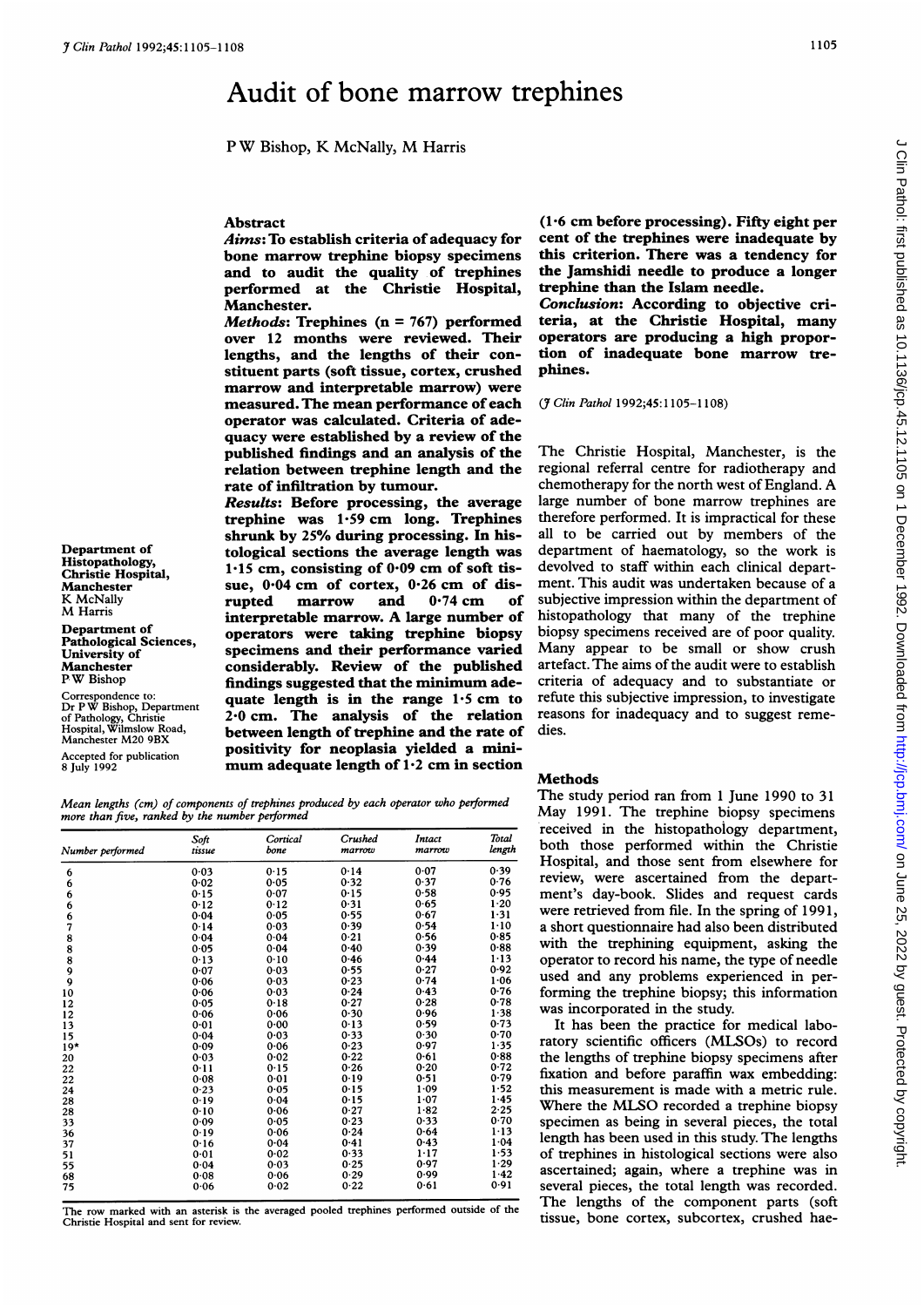

Figure 1 Mean lengths of the components of trephine biopsy specimen produced by each operator who performed more than five, ranked by the number performed. The bar stack marked with an asterisk is the averaged pooled trephine biopsies performed outside of the Christie Hospital and sent for review.

mopoietic marrow and interpretable haemopoietic marrow) were measured using an eyepiece graticule. These measurements were made without knowing the identity of the operator who performed the trephine biopsy.

The operator who had performed the trephine biopsy was assumed to be the person signing the request card. Where signatures were illegible, they were photocopied and each signature was allocated <sup>a</sup> code number.

### Results

Trephines ( $n = 767$ ) were identified from the day-book. This constitutes 11% of the workload of the histology department. Slides were available on all but five and request cards on all but 36 of those ascertained from the daybook.



Figure 2 The percentage of trephine biopsy specimens positive for tumour plotted against the length of the trephine in  $0.4$  cm increments: 95% confidence limits for each bar are shown.

The average length of trephine biopsy specimen recorded by the MLSOs was  $1.59$  cm (95% cl  $1.52-1.66$  cm). The average total length of a trephine in histological section was  $1.15$  cm (c1  $1.10-1.19$  cm). This amounted to an average shrinkage of 29% during processing and sectioning. The shrinkage was partly accounted for by the presence of blood clot on the trephine, which leads to an overestimate of the length of the trephine: in those 170 cases in which blood clot was present, the average length measured by MLSOs was greater, at 1.86 cm (c1  $1.68-2.02$  cm), with an average<br>length in section of  $1.16$  cm (c1 in section of  $1 \cdot 16$  cm (c1)  $1.07-1.24$  cm), a shrinkage of 37%. However, even when no blood clot was seen in the section, there was an average shrinkage of 25%, from  $1.51$  cm (c1  $1.44-1.57$  cm) to  $1.12$  cm (cl  $1.07-1.17$  cm), during processing. All measurements given thereafter were made on histological sections and are therefore comparable; they should be multiplied by a factor of  $1.33$  to correct to the lengths before processing.

The average length of each component in histological section was: soft tissue 0.09 cm (c1  $0.07-0.11$  cm); bone cortex  $0.04$  cm (c1)  $0.03-0.05$  cm); disrupted marrow  $0.26$  cm (c1 0.24-0.28 cm); and interpretable marrow 0.74 cm (c1 0.70-0.78 cm). Hypocellular subcortex could only be identified with certainty in a small proportion of trephine biopsy specimens and its contribution to the average length was negligible; this component was not analysed further.

Thirty operators were identified who had performed more than five trephines during the study period. The average component lengths for each operator who had performed six or more trephines are shown in fig 1, ranked by the number of trephines performed.

Figure 2 shows the proportion of trephines with marrow infiltration by tumour, plotted for 0-4 cm increments of the total trephine length. The proportion positive for tumour shows a rising curve to <sup>a</sup> plateau of about 30% at <sup>a</sup> length of at least  $1.2$  cm. A similar plot against the length of interpretable marrow showed a plateau at  $0.8$  cm. Similar curves, with the same threshold for the plateau are seen if trephines are restricted to 295 cases of non-Hodgkin's lymphoma. No other specific diagnostic category was available in sufficient abundance for analysis. Because leukaemia affects the marrow more diffusely than other malignant neoplasms, the analysis was also performed on all cases of malignant neoplasia excluding 66 myeloid leukaemias; the shape of the curve was not significantly altered.

The relative merits of the Jamshidi and Islam needles were investigated. Data were available for 71 trephines known to have been performed with Jamshidi needles and 23 known to have been performed with Islam needles. The Jamshidi produced a trephine biopsy specimen which was on average  $0.22$  cm (cl  $-0.03-0.47$  cm) longer, with  $0.11$  cm (c1 -0.13-0.43 cm) more interpretable marrow. Nine of 94 of operators reported some fault in the equipment-bent or blunt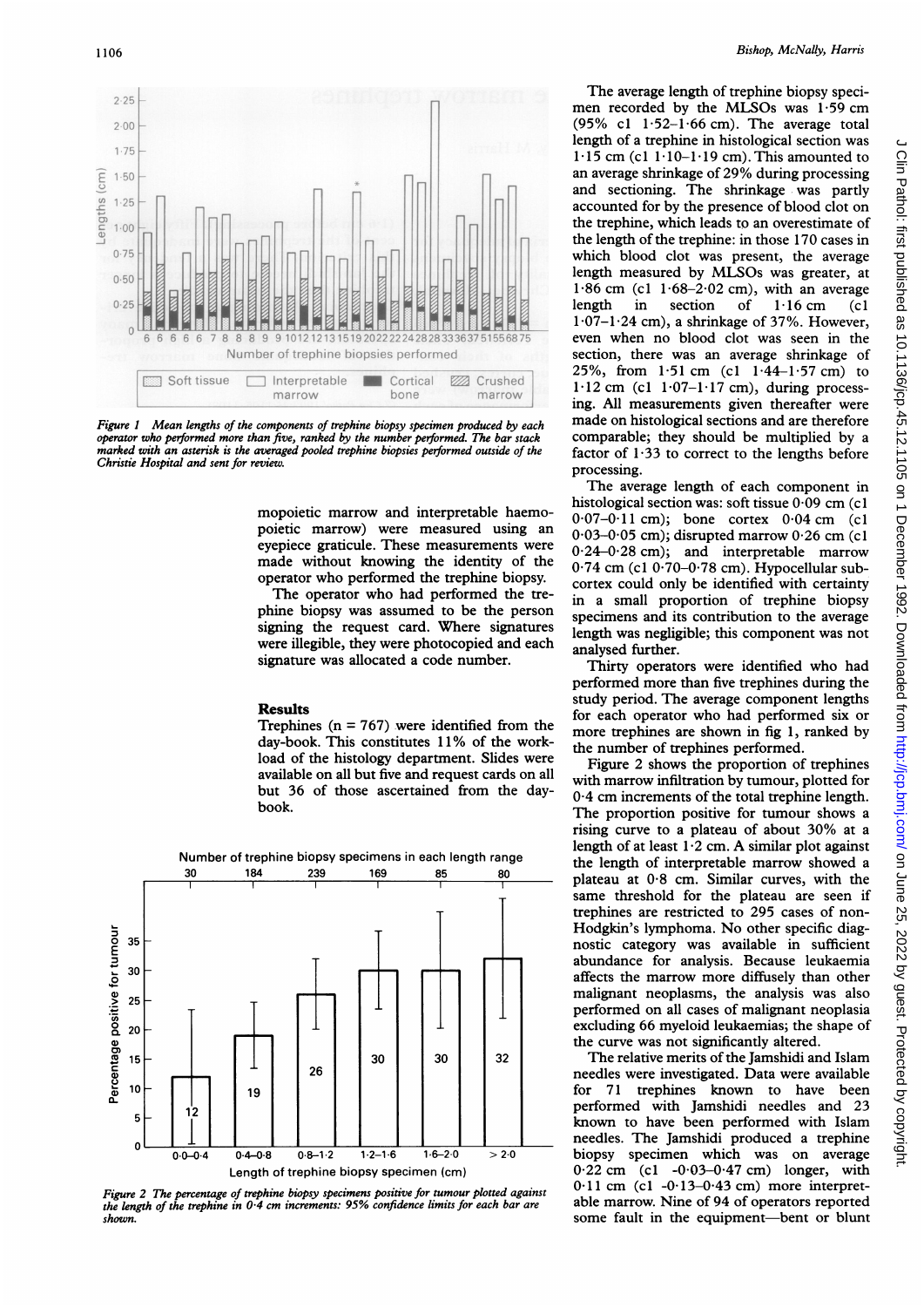

Figure 3 The percentage of adequate trephine biopsies by each operator plotted against the mean length of the trephines produced by the operator.

needles, or missing equipment. A further nine of 94 operators reported difficulty removing the core from the trephine needle. For both types of needle, a report of any difficulty was associated with a shorter trephine (average  $1.02$  cm (c1  $0.84-1.20$ )) and an even more reduced length of useful trephine (average  $0.51$  cm (c1  $0.33 - 0.70$  cm)).

#### **Discussion**

Bone marrow trephine biopsy is an important complement to marrow aspiration. For example, Jamshidi and Swain found that in 14%-16% of cases it yielded a diagnosis which was not apparent on the smear alone.<sup>1</sup> However, to carry out many trephine biopsies is expensive in terms of clinicians' and laboratory time, in materials used, and in discomfort to patients. These considerations, combined with our subjective impression that many of the trephines are inadequate, makes it an appropriate subject for medical audit. Bone marrow trephines are also unusual among histological specimens in that a simple numerical measurement of adequacy, the length of the trephine, can be made. There has been a small comparative study by Ioannides and Rywlin of the quantity of marrow obtained by aspiration and by two types of trephine needle.<sup>2</sup> The study used a morphometric point counting technique to determine the surface area of marrow available for examination. We elected to use a simpler assessment of trephine component lengths because of the large number of trephines which we wished to assess.

Before the adequacy of the trephine biopsy specimens under review can be assessed, criteria of adequacy need to be established. Publish h although the recommendations often appear arbitrary. We are unaware of any study which although the recommendations often appear be a least  $1.6$  cm long before processin<br>arbitrary. We are unaware of any study which  $1.1$  cm of interpretable marrow, to<br>has had the primary aim of addressing this reliably mar question. Brynes et al state that an adequate On these criteria, 58% of the trephine biopsy biopsy specimen is greater than  $1.5$  cm in length,<sup>3</sup> but reference no evidence. Jamshidi and Swain reported the use of their needle to obtain 150 trephines.<sup>1</sup> These had a size range

of  $0.5-3.5$  cm, with an average of  $2.0$  cm. All the trephine biopsy specimens had well pre<sup>x</sup> served architecture. Smaller specimens were obtained by doctors performing biopsies for the first time. Islam stated that an adequate size is  $1.8-2.0$  cm.<sup>4</sup> Islam's experience with the Jamshidi needle was that the cores obtained were typically  $1 \cdot 0 - 1 \cdot 2$  cm long. This was due to fracturing of the core with the result that <sup>a</sup> part of its length was lost when the needle was withdrawn. It was to overcome this problem that he proposed the design of needle which has come to bear his name. Wintrobe, without citing evidence, gives a minimum length for an "optimum" trephine of  $2.0 \text{ cm.}^5$  He also cites a  $\frac{10}{12}$  1.2 1.4 1.6 1.8 2.0 2.2 wet weight of 150 mg. Ellis *et al* state that an optimum length is  $\frac{3}{4}$  inch with a wet weight of 150 mg.<sup>6</sup> Although unattributed, they are probably quoting an earlier edition of Wintrobe. Frisch et al state that a minimal biopsy size for diagnostic evaluation is  $1.5$  cm or five marrow spaces.<sup>7</sup> Others give detailed instruction on trephining technique but offer no guidance on adequacy.<sup>8</sup> Brunning et al compared bilateral with unilateral iliac crest trephining and found that bilateral trephining yielded an extra  $11\% - 22\%$  of positive biopsy specimens<sup>9</sup>; the degree of sampling is therefore shown to be of importance. They state that in 10 of 353 cases one or both trephines were inadequate, but do not state their criterion of adequacy.

> There is likely to be some variation as to what constitutes adequacy, depending on the spectrum of diseases in the patients from which the trephine biopsy specimens are obtained. We have therefore sought to establish a minimum adequate length for the patient population treated at the Christie Hospital. One would expect the proportion of trephine biopsy specimens which are positive for tumour to increase with an increasing length of trephine, reaching a plateau for trephines of adequate length. This was indeed our finding (fig 2). We analysed the correlation between positivity for tumour and trephine length for specimens from a population of patients with a large range of malignant neoplasia. This included patients with carcinoma, melanoma, sarcoma, lymphoma and leukaemia. Ideally this analysis should be performed separately for each major category of malignant neoplasm. The numbers of cases available prevented us from doing so, except for the category of non-Hodgkin's lymphoma (all subtypes). We consider that the length of trephine biopsy specimen for which the plateau rate of positivity for tumour is achieved represents an objective measure of adequacy. Correcting for shrinkage during processing, for the mix of neoplasms treated at the Christie Hospital, a trephine biopsy specimen needs to be a least  $1.6$  cm long before processing, with 1.1 cm of interpretable marrow, to detect reliably marrow infiltration by tumour.

On these criteria, 58% of the trephine biopsy specimens are of inadequate total length, 59% estion. Brynes *et al* state that an adequate On these criteria, 58% of the trephine biopsy<br>popy specimen is greater than 1.5 cm in specimens are of inadequate total length, 59%<br>gth,<sup>3</sup> but reference no evidence. Jamshidi opsy specimen is greater than 1.5 cm in specimens are of inadequate total length, 59% origin,<sup>3</sup> but reference no evidence. Jamshidi have an inadequate length of interpretable do Swain reported the use of their needle to m inadequate average trephine. Although there is